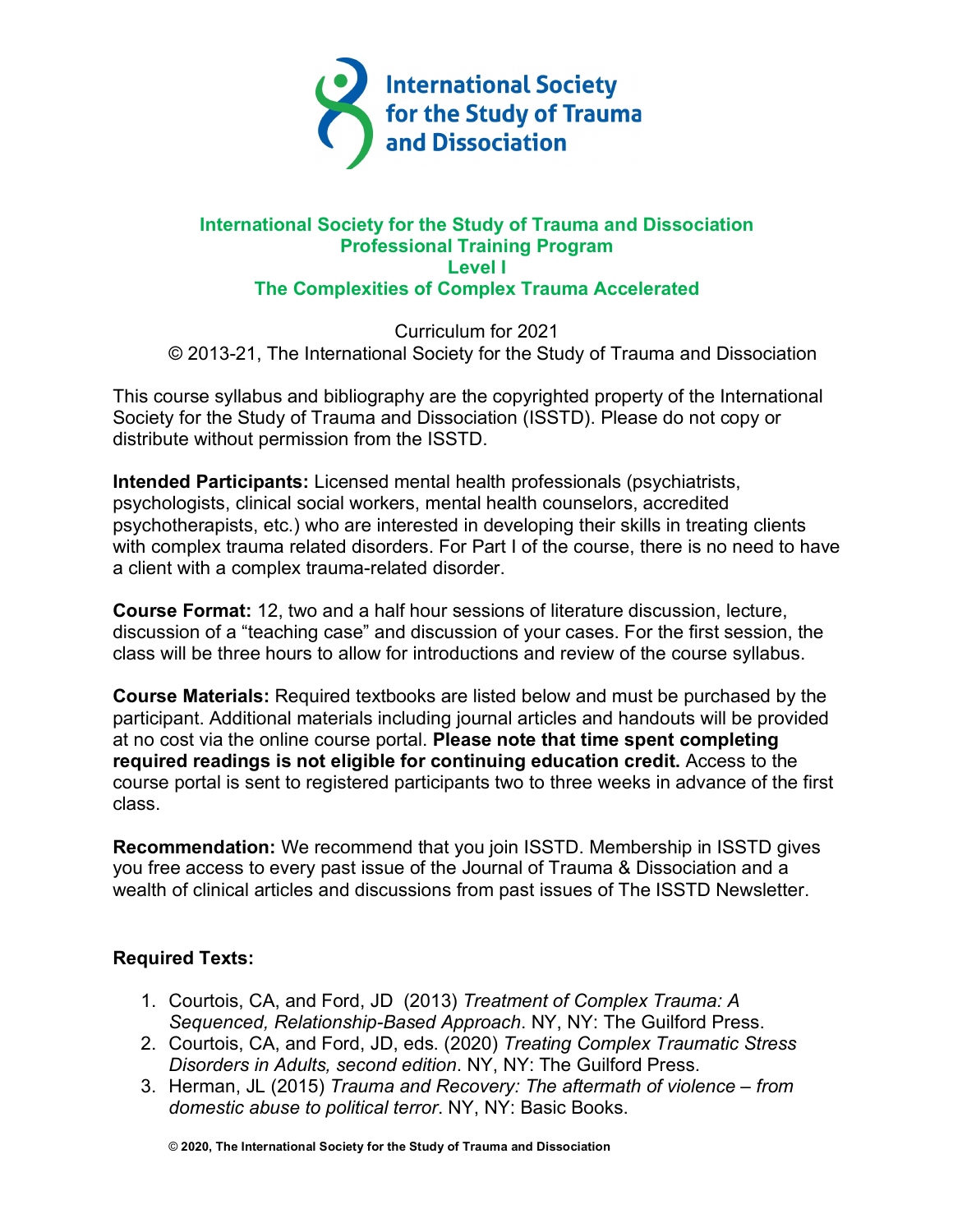

#### **Required Articles:**

Classen, C.C., Muller, R.T., Field, N.P, Clark, C.S. & Stern, E.M. (2017) A naturalistic study of a brief treatment program for survivors of complex trauma*, Journal of Trauma & Dissociation*, 18:5, 720-734.

Gagnon, K.L., Lee, M.S. & DePrince, A.P. (2017) Victim–perpetrator dynamics through the lens of betrayal trauma theory, *Journal of Trauma & Dissociation*, 18:3, 373-382.

Krammer, S., Kleim, B., Simmen-Janevska, K. & Maercker, A. (2016) Childhood trauma and complex posttraumatic stress disorder symptoms in older adults: A study of direct effects and social-interpersonal factors as potential mediators, *Journal of Trauma & Dissociation*, 17:5, 593-607.

Muenzenmaier, K.H., Seixas, A.A., Schneeberger, A.R., Castille, D.M., Battaglia, J. & Link, B.G. (2015) Cumulative Effects of Stressful Childhood Experiences on Delusions and Hallucinations, *Journal of Trauma & Dissociation*, 16:4, 442-462.

van Dijke, A., Ford, J.D., Frank, L.E. & van der Hart, O. (2015) Association of Childhood Complex Trauma and Dissociation With Complex Posttraumatic Stress Disorder Symptoms in Adulthood, *Journal of Trauma & Dissociation*, 16:4, 428-441.

Butler, L.D., Maguin, E. & Carello, J. (2018) Retraumatization Mediates the Effect of Adverse Childhood Experiences on Clinical Training-Related Secondary Traumatic Stress Symptoms, Journal of Trauma & Dissociation, 19:1, 25-38

Hyland, P., Shevlin, M., Fyvie, C., Cloitre, M. & Karatzias, T. (2020): The relationship between ICD-11 PTSD, complex PTSD and dissociative experiences, Journal of Trauma & Dissociation, 21:1, 62-72

Pradhan, B., D'Amico, J.K., Makani, R. & Parikh, T. (2016) Nonconventional interventions for chronic post-traumatic stress disorder: Ketamine, repetitive transcranial magnetic stimulation (rTMS), and alternative approaches, Journal of Trauma & Dissociation, 17:1, 35-54

Freyd, JJ (1994) Betrayal Trauma: Traumatic Amnesia as an Adaptive Response to Childhood Abuse, *Ethics and Behavior, 4(4), 307 – 329.* 

#### **Additional Materials:**

Freyd, J: What is Betrayal Trauma DSM5: Posttraumatic Stress Disorder and Acute Stress Disorder ACEs Too High PCL-C Checklist and scoring

© **2020, The International Society for the Study of Trauma and Dissociation**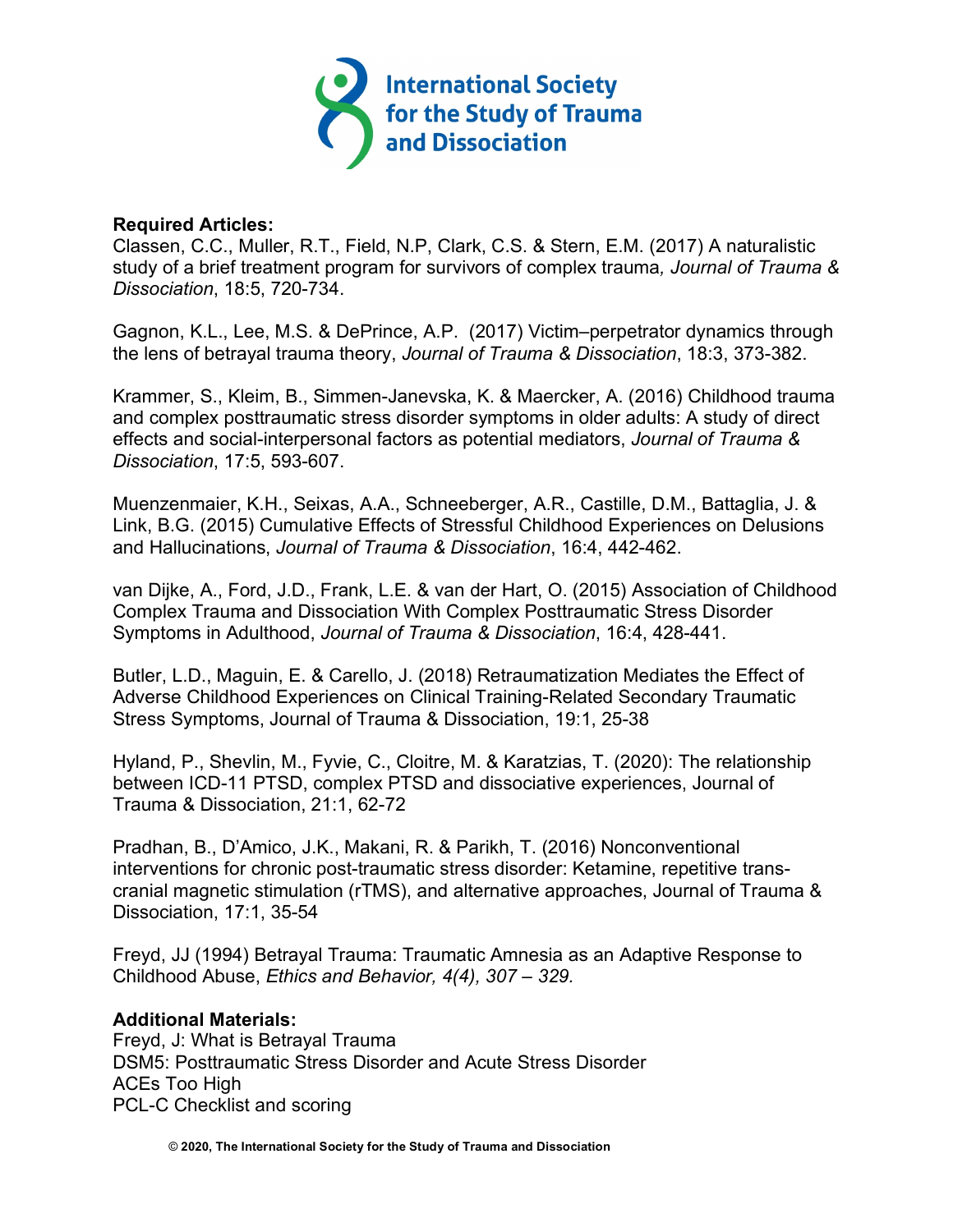

PowerPoint presentation – Turkus on ACE studies The Case of Erica – Parts 1-4

# International Society for the Study of Trauma and Dissociation Professional Training Program The Complexities of Complex Trauma Accelerated

# **Session One** – Content Level: Beginning

*Trauma and its History from simple to complex trauma*

#### Abstract::

Complex trauma, now more widely acknowledged, has a history of being "known and not known" over several centuries. This contributes to the difficulties that those suffering from complex trauma encounter when seeking to be understood and treated. What are the differences between "simple" and "complex" trauma and what are the antecedents of trauma from "simple to complex". These issues, as well as the impact of adult onset trauma will be covered in this session. Time will be given to discuss case material as it relates to the readings.

Objectives: After the completion of this class, participants will be able to:

- 1. Summarize the history of the understanding of trauma and the resistance to recognizing trauma in its many forms
- 2. Define simple vs. complex trauma
- 3. Describe the antecedents of trauma from simple to complex
- 4. Discuss the impact of various forms of adult-onset trauma

#### **Readings**

- A. Herman, JL (2015) *Trauma and Recovery: The aftermath of violence – from domestic abuse to political terror*. NY, NY: Basic Books, Introduction and Chapters 1, 2, 3, 4, pp. 1 – 95.
- B. Courtois, CA, and Ford, JD (2020), *Defining and Understanding Complex Trauma and Complex Traumatic Stress Disorders, (pp. 3 – 34)* in CA Courtois and JD Ford, eds. *Treating Complex Traumatic Stress Disorders in Adults, second edition*. NY, NY: The Guilford Press.
- C. van Dijke, A., Ford, J.D., Frank, L.E. & van der Hart, O. (2015) Association of Childhood Complex Trauma and Dissociation With Complex Posttraumatic Stress Disorder Symptoms in Adulthood, *Journal of Trauma & Dissociation*, 16:4, 428-441.

# Timed Outline:

30 minutes: Introductions of instructors, students and discussion of class process 45 minutes: Discussion of Reading A – history of trauma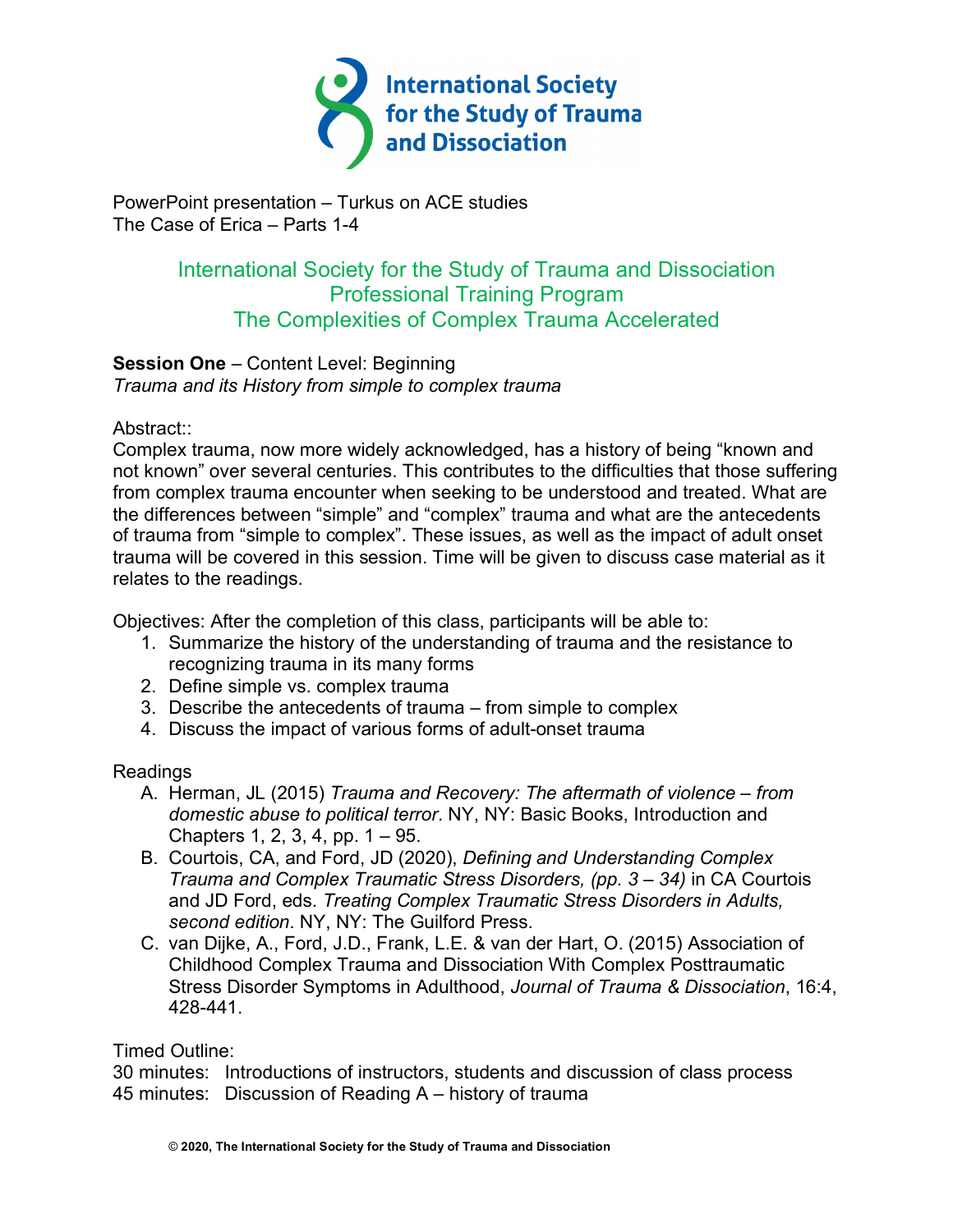

15 minutes: Discussion of Reading B - difference between simple and complex trauma 45 minutes: Discussion of Reading B - antecedents of simple to complex trauma 45 minutes: Discussion of Reading C - impact of trauma in adult life as compared to childhood trauma

**Session Two** – Content Level: Beginning and intermediate *How childhood abuse, trauma and neglect affect development*

Abstract:

By definition, complex trauma begins in childhood and continues over time. In this session, we will explore the outcomes of trauma at different developmental stages of childhood. Often, adults seeking therapy will not volunteer that they had a history of childhood abuse, but there are a number of symptoms that indicate a history of childhood trauma, which will be explored. The theory of betrayal trauma, as defined by Freyd, and its implications on the experience of trauma in children will be discussed. Time will be given to discuss case material as it relates to the readings.

Objectives: After the completion of this class, participants will be able to:

- 1. Identify the outcomes of trauma at different developmental stages during childhood
- 2. Describe the symptoms in adults that indicate a further exploration for childhood trauma
- 3. Discuss the impact of betrayal trauma on children

Readings:

- A. Herman, JL (2015) *Trauma and Recovery: The aftermath of violence – from domestic abuse to political terror*. NY, NY: Basic Books, Chapter 5, pp. 96 – 114.
- B. Courtois, CA, and Ford, JD (2013) *Treatment of Complex Trauma: A Sequenced, Relationship-Based Approach.* NY, NY: The Guilford Press. Chapter 1, pp.  $3 - 27$ .
- C. Freyd, J: What is Betrayal Trauma
- D. Gagnon, K.L., Lee, M.S. & DePrince, A.P. (2017) Victim–perpetrator dynamics through the lens of betrayal trauma theory, *Journal of Trauma & Dissociation*, 18:3, 373-382.
- E. Krammer, S., Kleim, B., Simmen-Janevska, K. & Maercker, A. (2016) Childhood trauma and complex posttraumatic stress disorder symptoms in older adults: A study of direct effects and social-interpersonal factors as potential mediators, *Journal of Trauma & Dissociation*, 17:5, 593-607.

Timed Outline:

30 minutes: Discussion of Reading A – outcomes of childhood trauma

- 30 minutes: Discussion of Reading B outcomes of childhood trauma
- 45 minutes: Discussion of Reading C and D impact of betrayal on children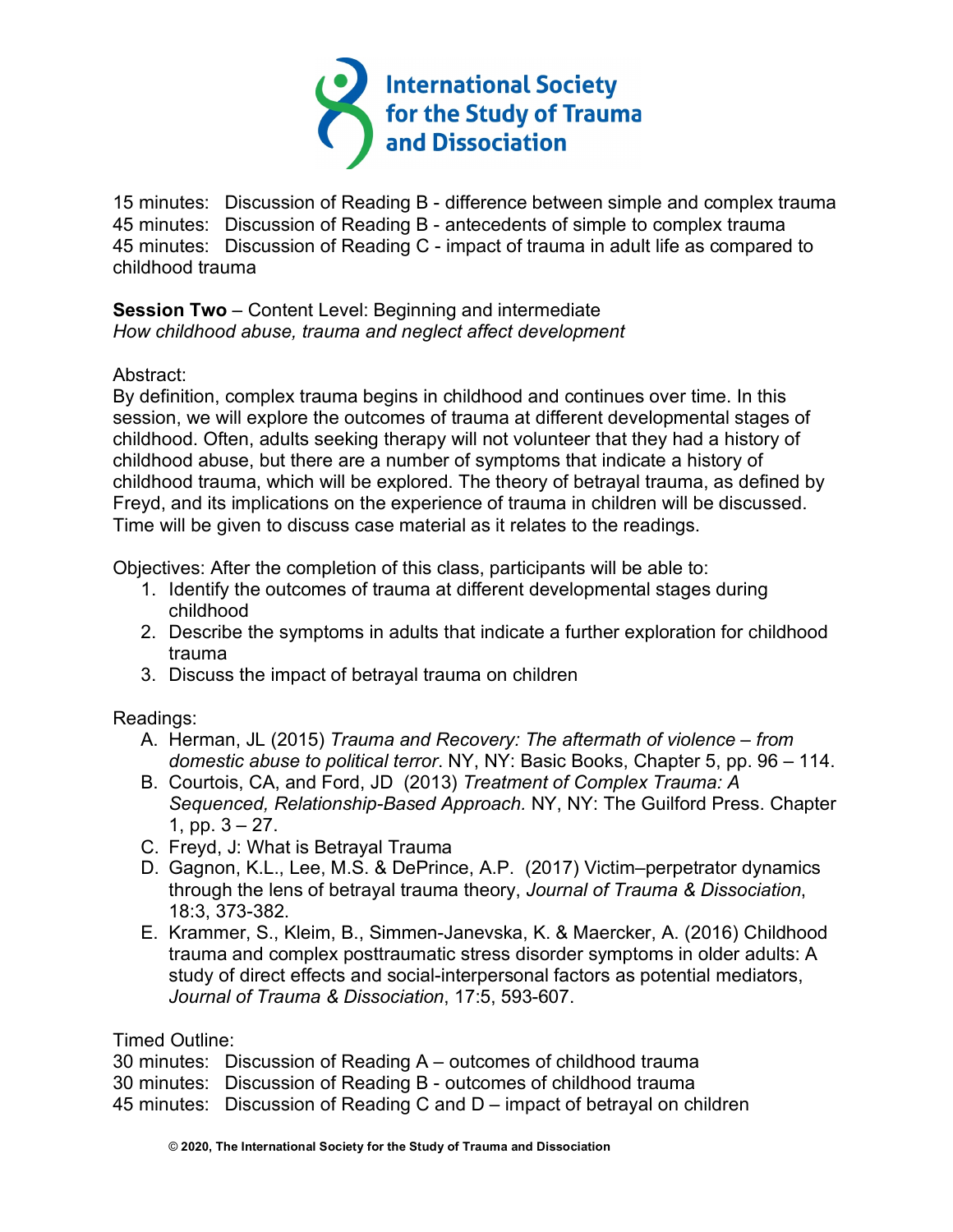

45 minutes: Discussion of Reading E – symptoms in adults that point to childhood trauma

**Session Three** – Content Level: Beginning and intermediate *Assessment for trauma-based disorders (PTSD and beyond)*

#### Abstract:

Complex trauma incorporates the symptoms of simple PTSD and additional symptomatology. In this session, we will review the complexities of the symptom profile of Complex PTSD and we will develop a conceptual understanding. We will find that presenting symptoms often include symptoms found across the DSM-5. The ACE Study elucidates the impact of childhood adversity on the development of complex trauma symptoms. Time will be given to discuss "The Case of Erica" and the development of an "index of suspicion.

Objectives: After the completion of this class, participants will be able to:

- 1. Define the DSM-5 diagnosis of PTSD and the symptoms of trauma
- 2. Discuss other disorders where trauma may be a major factor
- 3. Review ACE studies
- 4. Define "index of suspicion" and how it can be applied to clinical work, using "The Case of Erica"

# Readings:

- A. Herman, JL (2015) *Trauma and Recovery: The aftermath of violence – from domestic abuse to political terror*. NY, NY: Basic Books, Chapter 6, pp. 115 – 129.
- B. Courtois, CA, and Ford, JD (2013) *Treatment of Complex Trauma: A Sequenced, Relationship-Based Approach.* NY, NY: The Guilford Press. Chapter 2, pp. 28 – 50.
- C. ACEs Science 101
- D. Muenzenmaier, K.H., Seixas, A.A., Schneeberger, A.R., Castille, D.M., Battaglia, J. & Link, B.G. (2015) Cumulative Effects of Stressful Childhood Experiences on Delusions and Hallucinations, *Journal of Trauma & Dissociation*, 16:4, 442-462.

Additional Materials: DSM-5 trauma disorders PTSD checklist-civilian (PCL-C) – public domain PowerPoint presentation – Turkus on Ace studies The Case of Erica: Part 1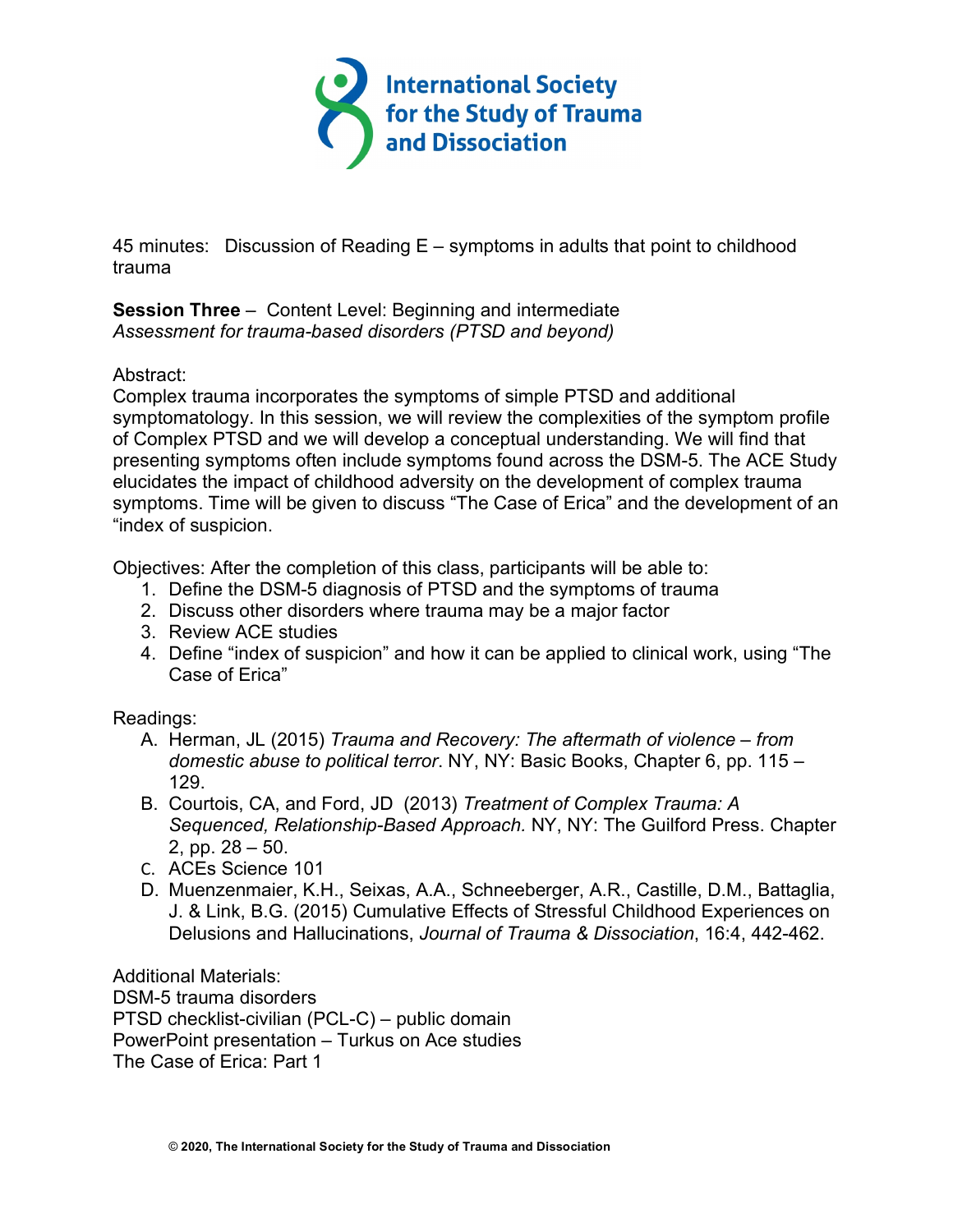

Timed Outline:

15 minutes: Discussion of DSM5 trauma disorders

45 minutes: Discussion of Readings A, B and D- complex trauma and the role of trauma in other disorders and symptoms

30 minutes: Discussion of Reading C – the ACE studies

60 minutes: Discussion of the Case of Erica, Part 1 and develop an "index of suspicion"

### **Session Four** – Content Level: Beginning and intermediate *Overview of psychotherapy for complex trauma*

# Abstract:

A phase-oriented approach is the cornerstone of complex trauma treatment. In this session, we will review the three phases of the phase oriented approach including phase one - symptom management and safety/stabilization; phase two - trauma memory and processing; and phase three - consolidation/integration of therapeutic gains. We will develop an understanding for the use of this approach. We will discuss both the goals and the challenges that often occur during the early phase of treatment. Time will be given to discuss "The Case of Erica" and clinical interventions in the beginning stage of therapy for complex trauma.

Objectives: After the completion of this class, participants will be able to:

- 1. Outline phase-oriented (or sequenced) therapy
- 2. Discuss the rationale behind phase-oriented (or sequenced) therapy
- 3. Describe the early stage of the first phase of therapy
- 4. Discuss, using "The Case of Erica", clinical interventions in the beginning stage of treatment of complex trauma

- A. Herman, JL (2015) *Trauma and Recovery: The aftermath of violence – from domestic abuse to political terror*. NY, NY: Basic Books, Chapter 7, pp. 133 – 154.
- B. Courtois, CA, and Ford, JD (2013) *Treatment of Complex Trauma: A Sequenced, Relationship-Based Approach*. NY, NY: The Guilford Press. Chapter 3, pp. 53 – 87.
- C. Courtois, CA, and Ford, JD (2013) *Treatment of Complex Trauma: A Sequenced, Relationship-Based Approach.* NY, NY: The Guilford Press. Chapter 4, pp. 88 – 119.
- D. Classen, C.C., Muller, R.T., Field, N.P, Clark, C.S. & Stern, E.M. (2017) A naturalistic study of a brief treatment program for survivors of complex trauma, *Journal of Trauma & Dissociation*, 18:5, 720-734.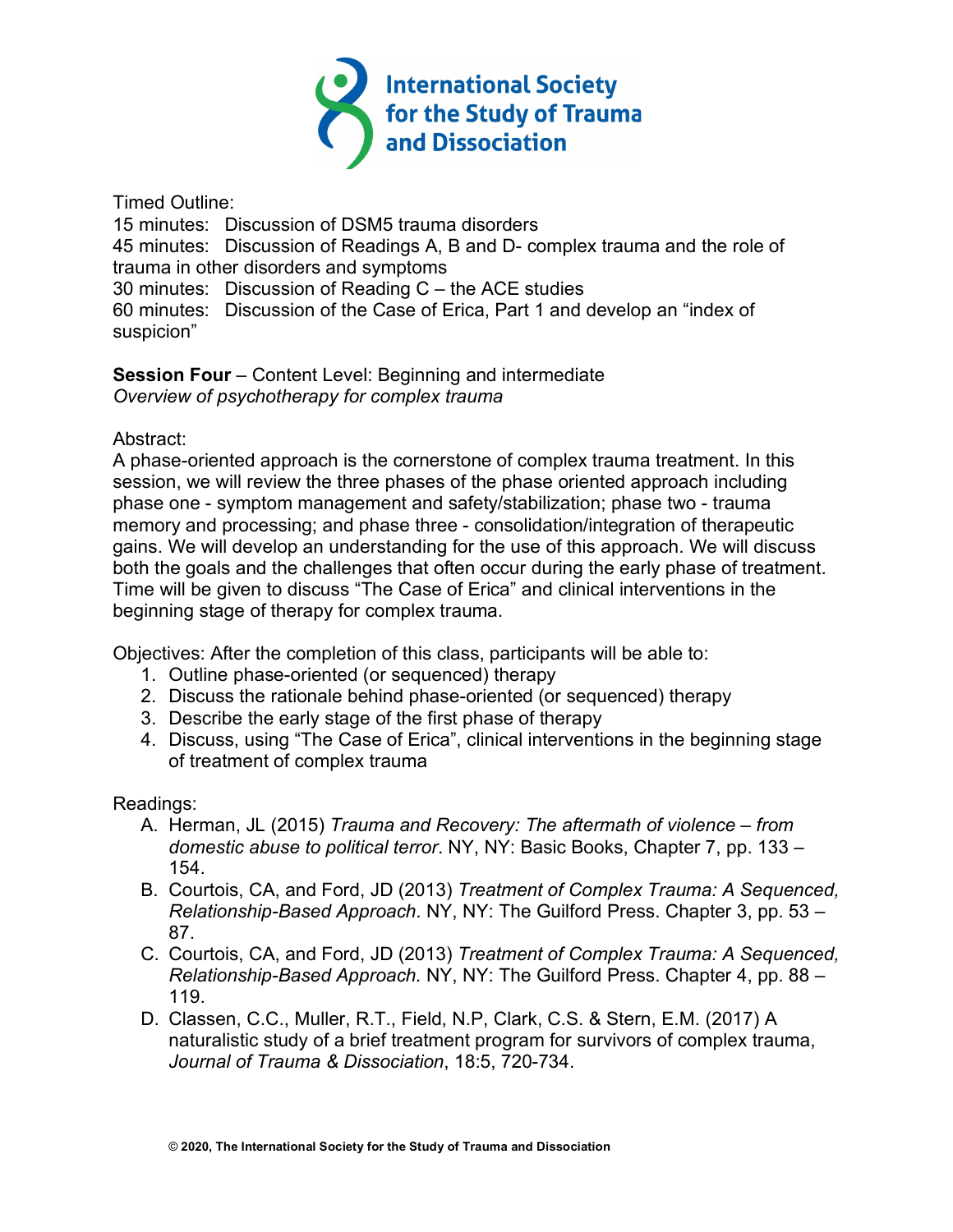

Handouts: The Case of Erica: Part 2

Timed Outline:

45 minutes: Discussion of Readings A, B and C – phase oriented therapy for trauma and its rationale

30 minutes: Discussion of Readings A, B and C - the early stage of phase one therapy 15 minutes: Discussion of Reading D – a specific treatment program

60 minutes: Discussion of the Case of Erica, Part 2 and clinical interventions in the beginning stage of treatment of complex trauma

**Session Five** – Content Level: Beginning and intermediate *The first phase of treatment of complex trauma*

# Abstract:

The first phase of treatment is essential in establishing safety, self-regulation, selfcontrol and development of trust in the therapeutic relationship. This phase sets the stage for future processing of traumatic material giving the client the tools to cope with distressing traumatic material. The therapist is taxed with creating a stable and consistent environment for which the client can feel safe to learn self-regulating strategies. Common pitfalls of early stage treatment are identified and explored in this session. Time will be given to discuss "The Case of Erica" and clinical interventions and therapeutic modalities in phase one of therapy

Objectives: After the completion of this class, participants will be able to:

- 1. Define the competencies to be achieved in the first phase of therapy
- 2. Discuss the therapeutic alliance and frame in the first phase of therapy
- 3. Describe the common pitfalls of early stage therapy with complex trauma
- 4. Discuss, using "The Case of Erica", clinical interventions in the phase one of treatment of complex trauma, utilizing various treatment modalities

- A. Herman, JL (2015) *Trauma and Recovery: The aftermath of violence – from domestic abuse to political terror*. NY, NY: Basic Books, Chapter 8, pp. 155 – 174.
- B. Courtois, CA, and Ford, JD (2013) *Treatment of Complex Trauma: A Sequenced, Relationship-Based Approach.* NY, NY: The Guilford Press, Chapter 5, pp. 120 – 143.
- C. Courtois, CA (2020*), Therapeutic Alliance and Risk Management (pp. 99 – 124)* in CA Courtois and JD Ford, eds. *Treating Complex Traumatic Stress Disorders in Adults, second edition.* NY, NY: The Guilford Press.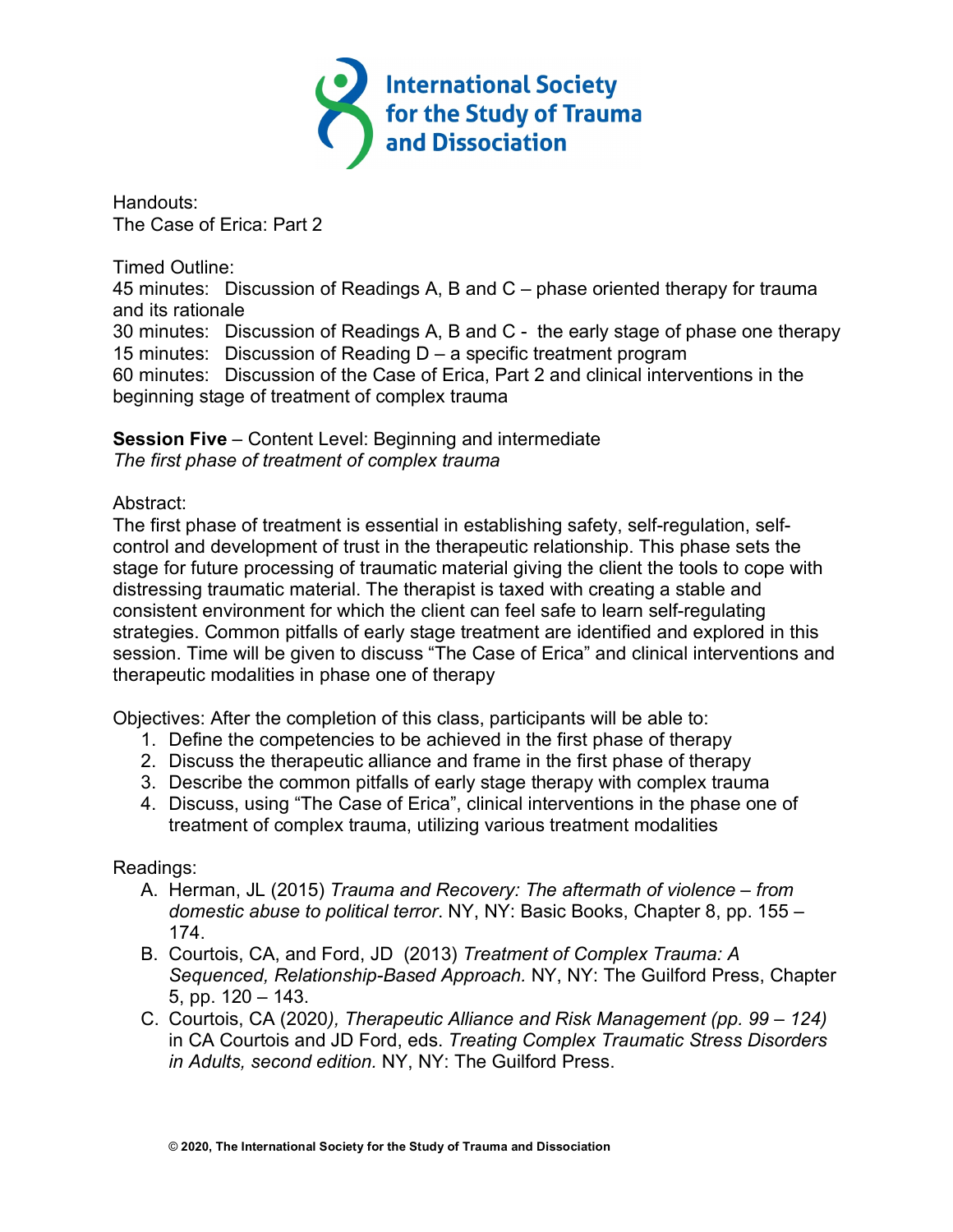

Handouts: The Case of Erica: Part 3

Timed Outline:

45 minutes: Discussion of Readings A and B – competencies in phase one, including safety and stabilization

45 minutes: Discussion of Reading C - therapeutic relationship, and common pitfalls 60 minutes: Discussion of the Case of Erica, Part 3 and clinical interventions and therapeutic modalities in phase one

**Session Six** – Content Level: Beginning and intermediate *The second and third phases of treatment of complex trauma*

# Abstract:

Once a client is able to establish a reasonable pattern of safety and stabilization movement into the second phase treatment can begin. This phase focuses on processing the traumatic memories. There is often a need to return or remind the client of phase one coping strategies when processing traumatic material in phase two. Phase three of treatment focuses on the integration of material processed in phase two into present and future life. Time will be given to discuss "The Case of Erica" and clinical interventions in the second and third phases of therapy.

Objectives: After the completion of this class, participants will be able to:

- 1. Discuss the second phase of treatment including, criteria for moving from the first to second phase as well as working though traumatic memory
- 2. Discuss the third phase of therapy and the process of termination
- 3. Describe the complex nature of the phase-oriented therapy rather than a linear progressive treatment
- 4. Discuss the second and third phases of therapy, using the Case of Erica

Readings:

- A. Herman, JL (2015) *Trauma and Recovery: The aftermath of violence – from domestic abuse to political terror*. NY, NY: Basic Books, Chapters 9 & 10, pp.  $175 - 213$ .
- B. Courtois, CA, and Ford, JD (2013) *Treatment of Complex Trauma: A Sequenced, Relationship-Based Approach*. NY, NY: The Guilford Press, Chapter 6, pp. 144 – 189.

Handouts: The Case of Erica: Part 4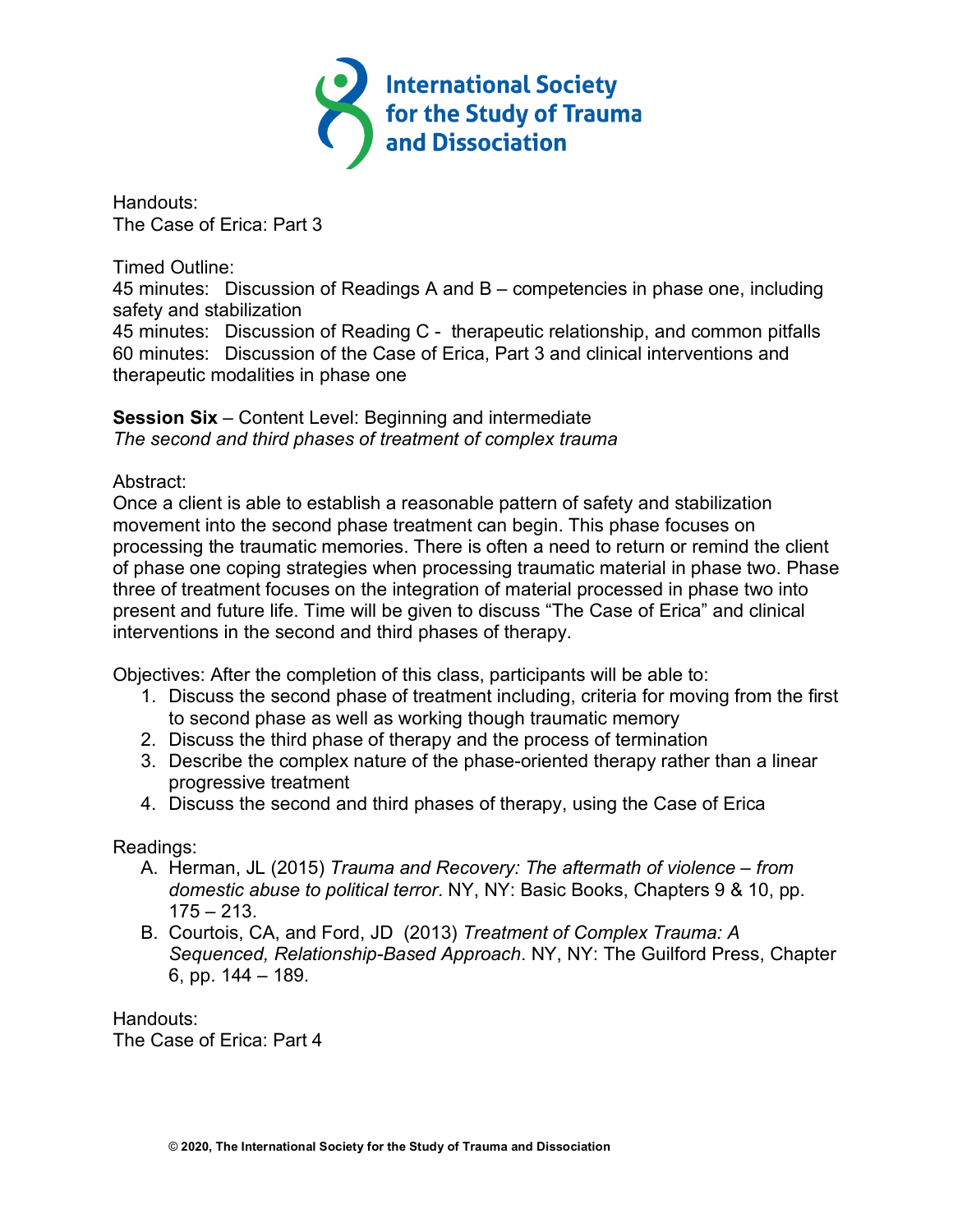

Timed Outline:

45 minutes: Discussion of Readings A (chapter 9) and B – second phase of therapy and working with traumatic memory

30 minutes: Discussion of Readings A (chapter 10) and B - third phase of therapy

15 minutes: Discussion of Readings A and B – the complex nature of phase-oriented therapy

75 minutes: Discussion of the Case of Erica, Part 4 and clinical interventions in the second and third phases of therapy

**Session Seven –** Content Level: Beginning and intermediate *From trauma to dissociation: Betrayal and memory*

### Abstract:

Clients with complex trauma have a high level of dissociation that interferes in present day life due to the past repetitive need to escape overwhelming situations in which there is no escape. One defense, Jennifer Freyd's theory of Betrayal Trauma, wherein the child is abused by a trusted caregiver, will be likely to forget (develop amnesia for) abuse, in order to maintain the attachment to the needed caregiver, will be explored in this session. Further victim-perpetrator dynamics will also be discussed in this session. Time will be given to discuss case material as it relates to the readings.

Objectives:

- 1. Define dissociation and discuss its role as a defense in overwhelming situations
- 2. Explore the relationship between complex trauma and dissociative experiences
- 3. Define "betrayal trauma' and discuss its role in the development of amnesia for complex trauma
- 4. Discuss the role of betrayal trauma and victim-perpetrator dynamics within betrayal trauma theory
- 5. Apply the above theories to cases in treatment

- A. Courtois, CA, and Ford, JD (2013) *Treatment of Complex Trauma: A Sequenced, Relationship-Based Approach.* NY, NY: The Guilford Press. pp. 235 – 268 (Chapter 8).
- B. Freyd, JJ (1994) Betrayal Trauma: Traumatic Amnesia as an Adaptive Response to Childhood Abuse, *Ethics and Behavior, 4(4), 307 – 329.*
- C. Hyland, P., Shevlin, M., Fyvie, C., Cloitre, M. & Karatzias, T. (2020): The relationship between ICD-11 PTSD, complex PTSD and dissociative experiences, Journal of Trauma & Dissociation, 21:1, 62-72
- D. Gagnon, K.L., Lee, M.S., & DePrince, A.P. (2017) Victim–perpetrator dynamics through the lens of betrayal trauma theory, Journal of Trauma & Dissociation, 18:3, 373-382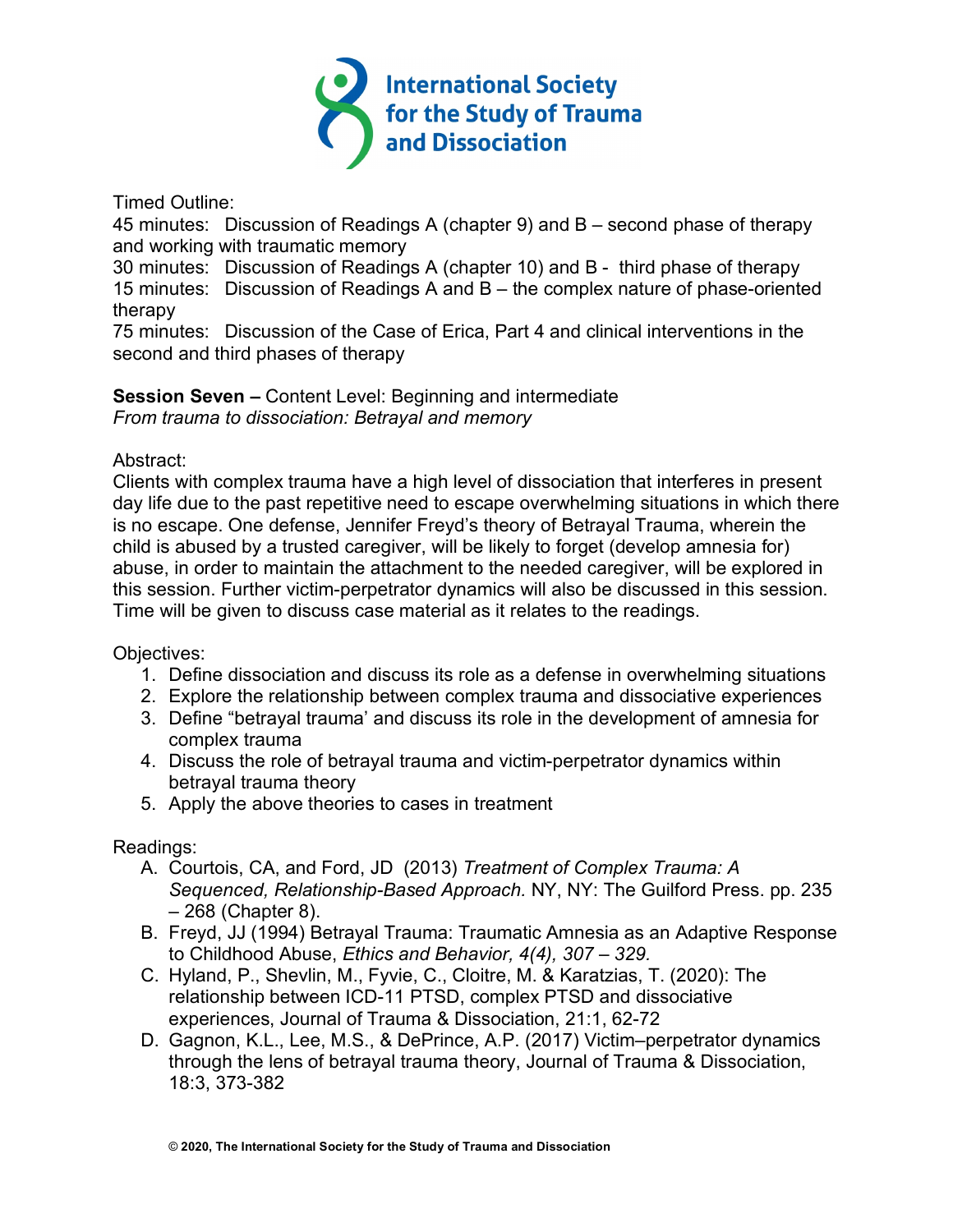

Timed outline:

30 minutes: Introductions of instructors, students and discussion of class process

20 minutes: Discussion of Reading A – dissociation as a defense

20 minutes: Discussion of Reading C - relationship between complex trauma and dissociative experiences

20 minutes: Discussion of Reading B – adaptive response of traumatic amnesia in betrayal trauma

15 minutes: Discussion of Reading D – victim-perpetrator dynamics and betrayal trauma

75 minutes: Discussion of case materials applying the above readings to disguised cases

# **Session Eight** – Content Level: Beginning and intermediate

*Best practices in the psychotherapy for adults with complex trauma and the therapeutic relationship*

# Abstract:

Due to the complexities of complex trauma, treatment needs to be carefully planned and trauma informed. This session discusses the best practices with complex trauma and dissociative clients including assessment, evidence-based practice and guidelines of 30 best practice principles will be outlined and explored. The complexities and possible pitfalls within the therapeutic relationship with complex trauma and dissociative clients will be discussed in relation to attunement, reenactment and attachment. Time will be given to discuss case material as it relates to the readings.

# Objectives:

- 1. Discuss the complexities of treatment of clients with complex trauma
- 2. Discuss the principals of best practice with adult clients with complex trauma
- 3. Describe and discuss the complications in the therapeutic relationship that are encountered when treating clients with complex trauma
- 4. Apply the above to cases in treatment

# Readings

- A. Courtois, CA, Ford, JD, Cloitre, M, Schnyder, U (2020) *Best Practices in Psychotherapy for Adults, (pp. 62-98)* in CA Courtois and JD Ford, eds. *Treating Complex Traumatic Stress Disorders in Adults, second edition*. NY, NY: The Guilford Press
- B. Courtois, CA, and Ford, JD (2013) *Treatment of Complex Trauma: A Sequenced, Relationship-Based Approach.* NY, NY: The Guilford Press. pp. 269 – 297 (Chapter 9)

# Timed outline:

30 minutes: Discussion of Reading A – complexities of trauma treatment for adults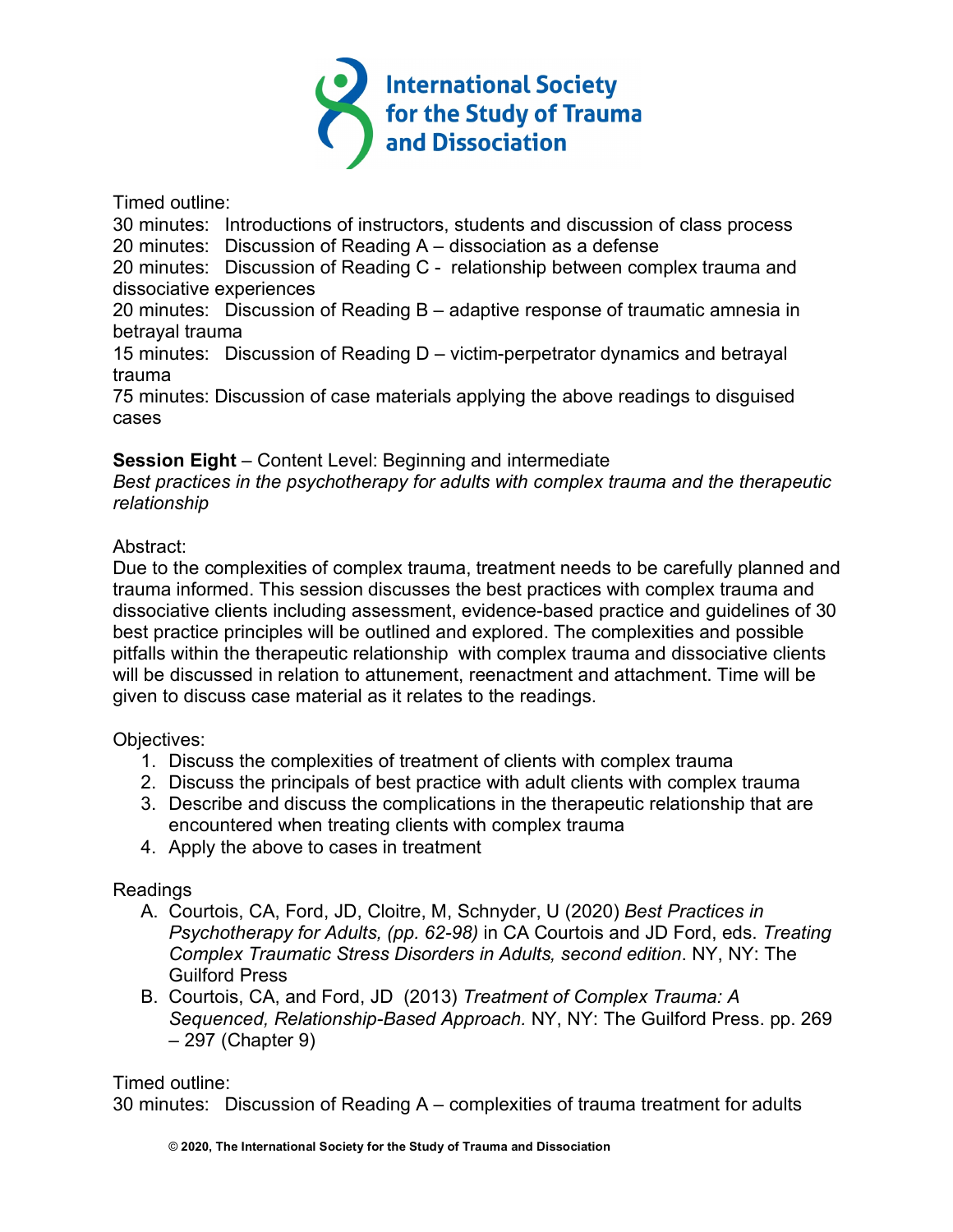

30 minutes: Discussion of Reading A – principals of best practices for treatment of adults with complex trauma

30 minutes: Discussion of Reading B – therapeutic relationship complications with complex trauma clients

60 minutes: Discussion of case materials applying the above readings to disguised cases

#### **Session Nine** – Content Level: Beginning and intermediate *Applications of theoretical models to the treatment of complex trauma*

# Abstract:

There is a plethora of therapies geared to the treatment of complex trauma. In this session we will examine a variety of theories including: Brief Eclectic Therapy, Eye Movement Desensitizing and Reprocessing (EMDR), Narrative Exposure Therapy, Emotion-focused Therapy, and Brief Trauma-focused Therapy. We will discuss their strengths and weaknesses. From these therapies, we will explore the development of eclectic models that reflect the individual therapist's working styles. Time will be given to discuss case material as it relates to the readings.

# Objectives:

- 1. Describe various models of verbal therapy as related to the treatment of chronic trauma, including:
	- a. Brief Eclectic Therapy
	- b. Eye Movement Desensitization and Reprocessing Therapy
	- c. Narrative Exposure Therapy
	- d. Emotion-focused Therapy
	- e. Brief Trauma-focused Therapy
- 2. Discuss strengths and weaknesses of these theories
- 3. Formulate eclectic models that reflect the individual therapist's working styles
- 4. Apply the above to cases in treatment.

- A. Gersons, B, Nijdam, MJ, Smit, GE, and Schnyder, U (2020) *Brief Eclectic Therapy, (pp. 267-285)* in CA Courtois and JD Ford, eds. *Treating Complex Traumatic Stress Disorders in Adults, second edition*. NY, NY: The Guilford Press.
- B. Korn, DL and Shapiro, F (2020) *Eye Movement Desensitization and Reprocessing*, *(pp. 286-308)* in CA Courtois and JD Ford, eds. *Treating Complex Traumatic Stress Disorders in Adults, second edition*. NY, NY: The Guilford Press.
- C. Schauer, M, Robjant, K, Ebert, T and Neuner, F (2020) *Narrative Exposure Therapy (pp. 309-331)* in CA Courtois and JD Ford, eds. *Treating Complex*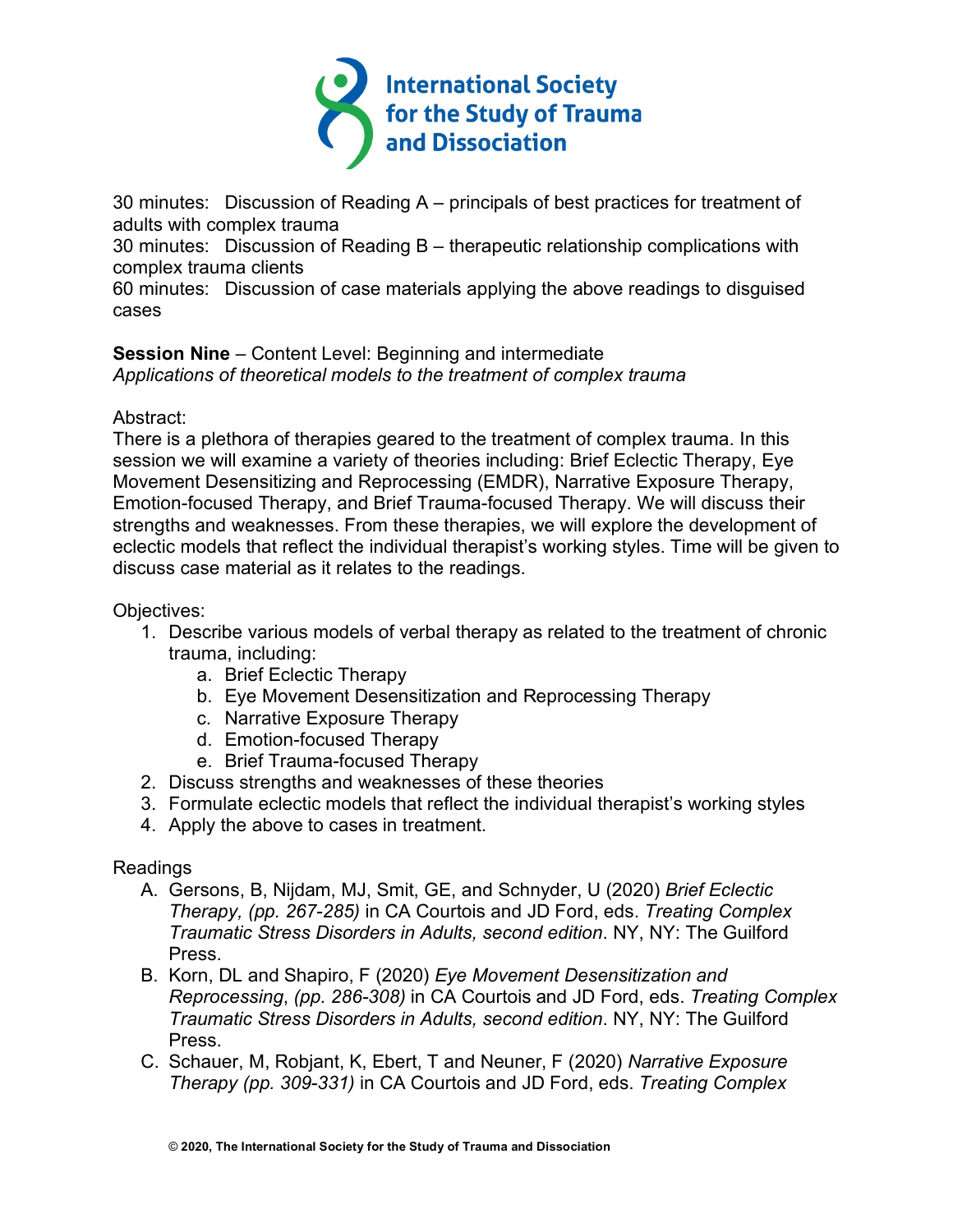

*Traumatic Stress Disorders in Adults, second edition*. NY, NY: The Guilford Press.

- D. Paivio, SC and Angus, LE (2020) *Emotion-focused Therapy, (pp. 332-349)* in CA Courtois and JD Ford, eds. *Treating Complex Traumatic Stress Disorders in Adults, second edition*. NY, NY: The Guilford Press.
- E. Classen, C.C., Muller, R.T., Field, N.P., Carrie S. Clark,C.S., and Eva-Marie Stern, E.-M. (2017) A naturalistic study of a brief treatment program for survivors of complex trauma, Journal of Trauma & Dissociation, 18: 5 720-734

Timed outline:

15 minutes: Discussion of Reading A – brief, eclectic therapy, strengths and weaknesses 15 minutes: Discussion of Reading B – EMDR, strengths and weaknesses 15 minutes: Discussion of Reading C – narrative exposure therapy, strengths and weaknesses

15 minutes: Discussion of Reading D –emotion-focused therapy, strengths and weaknesses

15 minutes: Discussion of Reading E – brief therapy, strengths and weaknesses 30 minutes: Discussion of eclectic models of participants

75 minutes: Discussion of case materials applying the above readings to disguised cases

# **Session Ten** – Content Level: Beginning and intermediate

*Non-verbal treatments of trauma and other modalities of treatment (individual, couple, group, family)*

# Abstract:

For some clients, more traditional individual talk therapies are not sufficient. In this session, we will explore Sensorimotor Therapy as well as new non-conventional or alternative approaches to treatment of complex trauma. In addition, we will discuss systemic approaches (couples and families) and group treatments. Time will be given to discuss case material as it relates to the readings

# Objectives:

- 1. Describe sensory-motor therapy and its utilization
- 2. Discuss systemic treatment approaches
- 3. Discuss the healing aspects of group treatment
- 4. Discuss some non-conventional treatments of complex trauma
- 5. Apply the above to cases in treatment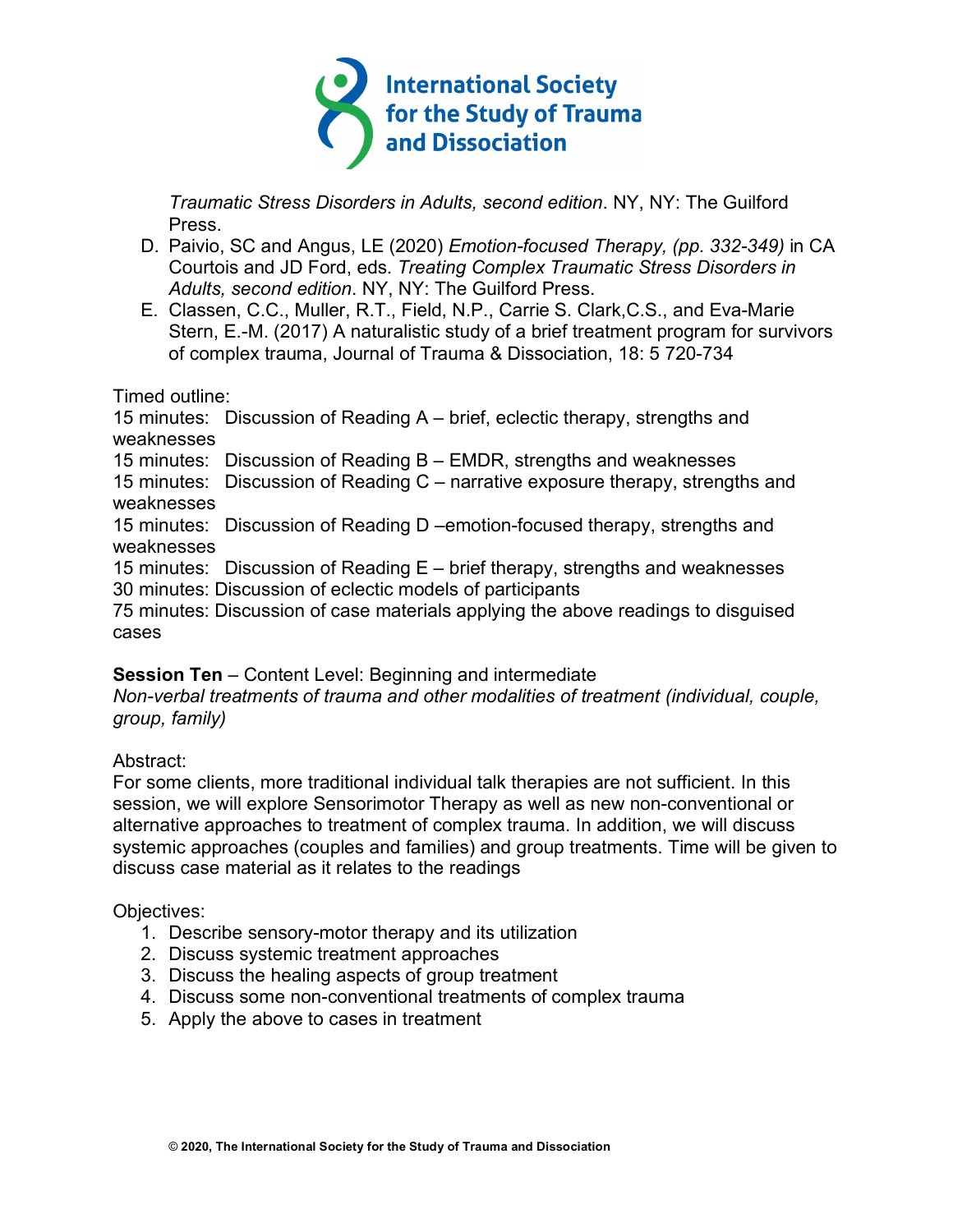

#### Readings

- A. Ogden, P (2020) *Sensorimotor Psychotherapy (pp. 509-532)* in CA Courtois and JD Ford, eds. *Treating Complex Traumatic Stress Disorders in Adults, second edition*. NY, NY: The Guilford Press.
- B. Herman, JL (2015) *Trauma and Recovery: The aftermath of violence – from domestic abuse to political terror*. NY, NY: Basic Books pp. 214 – 236 (Chapter 11)
- C. Courtois, CA, and Ford, JD (2013) *Treatment of Complex Trauma: A Sequenced, Relationship-Based Approach.* NY, NY: The Guilford Press. pp. 190 – 231 (Chapter 7)
- D. Pradhan, B., D'Amico, J.K., Makani, R. & Parikh, T. (2016) Nonconventional interventions for chronic post-traumatic stress disorder: Ketamine, repetitive trans-cranial magnetic stimulation (rTMS), and alternative approaches, Journal of Trauma & Dissociation, 17:1, 35-54

### Timed outline:

- 30 minutes: Discussion of Reading A sensorimotor psychotherapy
- 30 minutes: Discussion of Reading C systemic approaches (couple, family)
- 30 minutes: Discussion of Reading B and C group treatment
- 20 minutes: Discussion of Reading D non-conventional and alternate approaches

40 minutes: Discussion of case materials applying the above readings to disguised cases

**Session Eleven** – Content Level: Beginning and intermediate *Transference, countertransference and enactments*

# Abstract:

The interpersonal field is intense and filled with re-enactments of childhood abuse in the treatment of complex trauma. The clinician must be aware of the potential dynamics that may emerge during the treatment in order to manage the treatment course effectively. We will define and explore transference, countertransference, and enactments that are areas of growth potential but can also be pitfalls in this work. Time will be given to discuss case material as it relates to the readings.

Objectives:

- 1. Define transference, countertransference and enactments
- 2. Discuss various issues in transference and countertransference that are complicated by trauma
- 3. Discuss the use of enactments to further the therapy
- 4. Apply the above to cases in treatment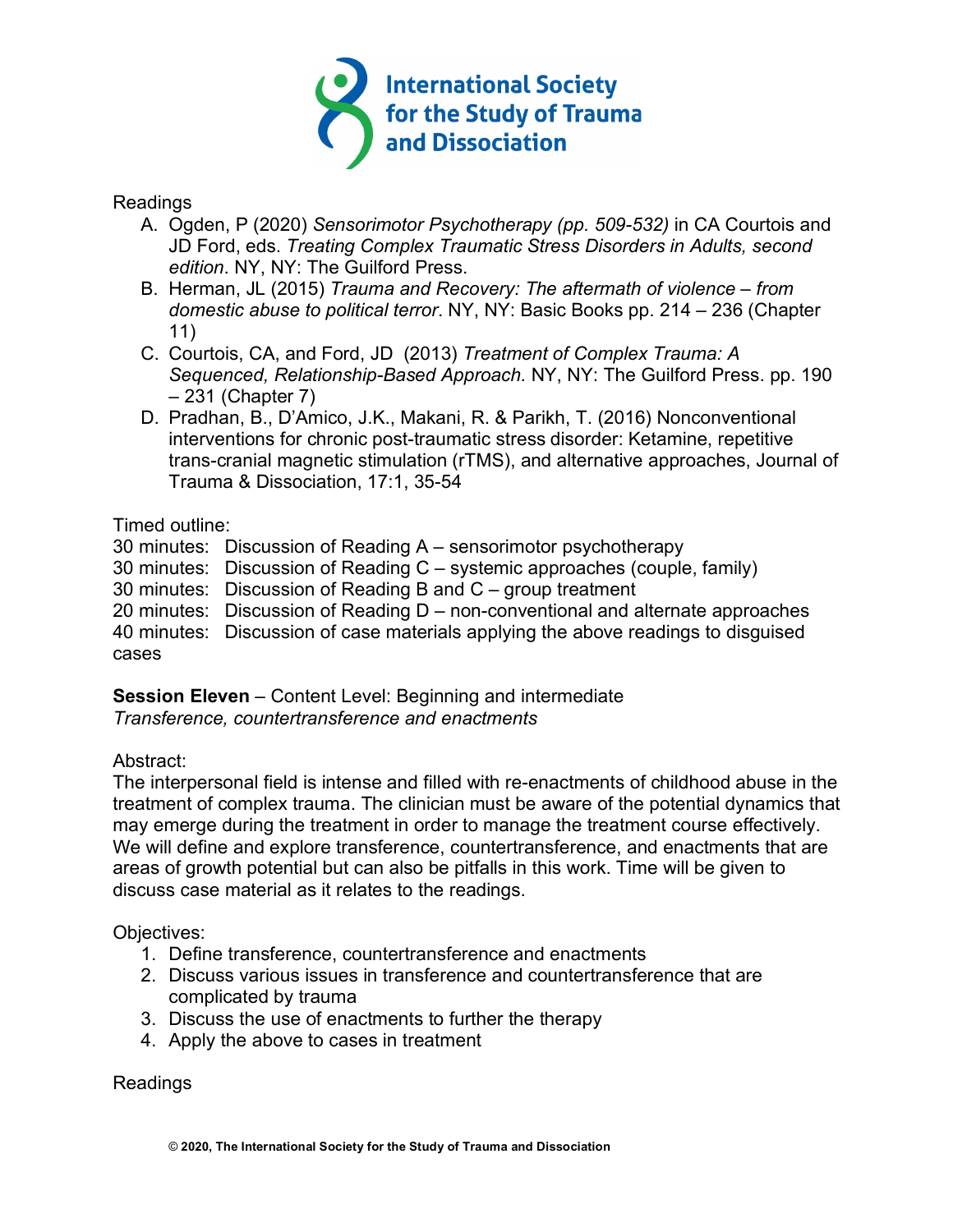

A. Courtois, CA, and Ford, JD (2013) *Treatment of Complex Trauma: A Sequenced, Relationship-Based Approach.* NY, NY: The Guilford Press.. pp. 298 – 327 (Chapter 10)

Timed outline:

45 minutes: Discussion of Reading A – transference and countertransference – complications due to trauma

45 minutes: Discussion of Reading A – enactments and their use in therapy 75 minutes: Discussion of case materials applying the above reading and discussion to disguised cases

**Session Twelve** – Content Level: Beginning and intermediate *Secondary trauma, or how to take care of the therapist and how trauma-informed therapy makes a difference*

### Abstract:

Trauma therapy has an impact not only on survivors, but on their therapist as well. Therapists may experience secondary traumatization. We will explore this area by reading the research and considering the impact from a clinical perspective. In true fashion to trauma treatment, we will also discuss ways to work through the residual effects of client's trauma in the therapist. We will conclude with a comprehensive and cohesive understanding of the development and trauma-focused, phase-oriented treatment of complex trauma and some future directions in research and treatment. Time will be given to discuss case material as it relates to the readings.

Objectives:

- 1. Discuss the effects of trauma therapy on the therapist
- 2. Discuss the research on secondary traumatization on graduate students studying trauma in clinical practice
- 3. Discuss ways to work through residual effects of client's trauma in the therapist
- 4. Discuss the impact of understanding underlying complex trauma for therapeutic success with trauma survivors

- A. Pearlman, LA, Caringi, J, and Trautman, AR (2020) *New Perspectives on Vicarious Traumatization and Complex Trauma, (pp. 189-204)* in CA Courtois and JD Ford, eds. *Treating Complex Traumatic Stress Disorders in Adults, second edition*. NY, NY: The Guilford Press.
- B. Butler, L.D., Maguin, E. & Carello, J. (2018) Retraumatization Mediates the Effect of Adverse Childhood Experiences on Clinical Training-Related Secondary Traumatic Stress Symptoms, Journal of Trauma & Dissociation, 19:1, 25-38.
- C. Herman, JL (2015) *Trauma and Recovery: The aftermath of violence – from domestic abuse to political terror*. NY, NY: Basic Books pp. 237 – 247 (Afterword)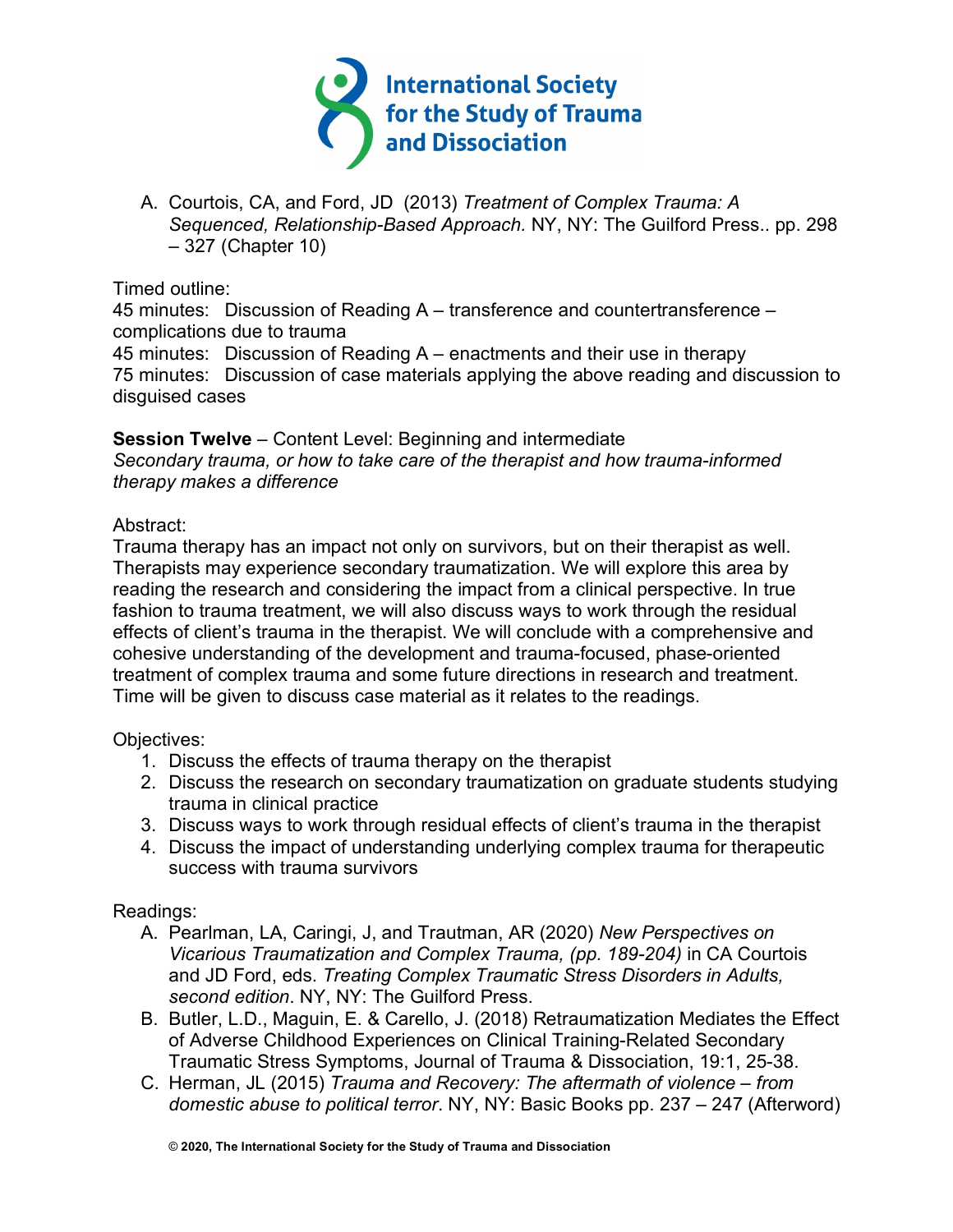

D. Ford, JD and Courtois, CA (2020) *Overview and Future Directions in Treatment for Complex Traumatic Stress Disorders, (pp. 591-602)* in CA Courtois and JD Ford, eds. *Treating Complex Traumatic Stress Disorders in Adults, second edition*. NY, NY: The Guilford Press.

Timed outline:

30 minutes: Discussion of Reading A – effects of trauma therapy on therapists

30 minutes: Discussion of Reading B – secondary traumatization in graduate students

30 minutes: Discussion of Reading C – self-care for therapists working with trauma survivors

30 minutes: Discussion of Reading C – success of trauma-informed therapy

30 minutes: Discussion of becoming a trauma-informed therapist and the next stages